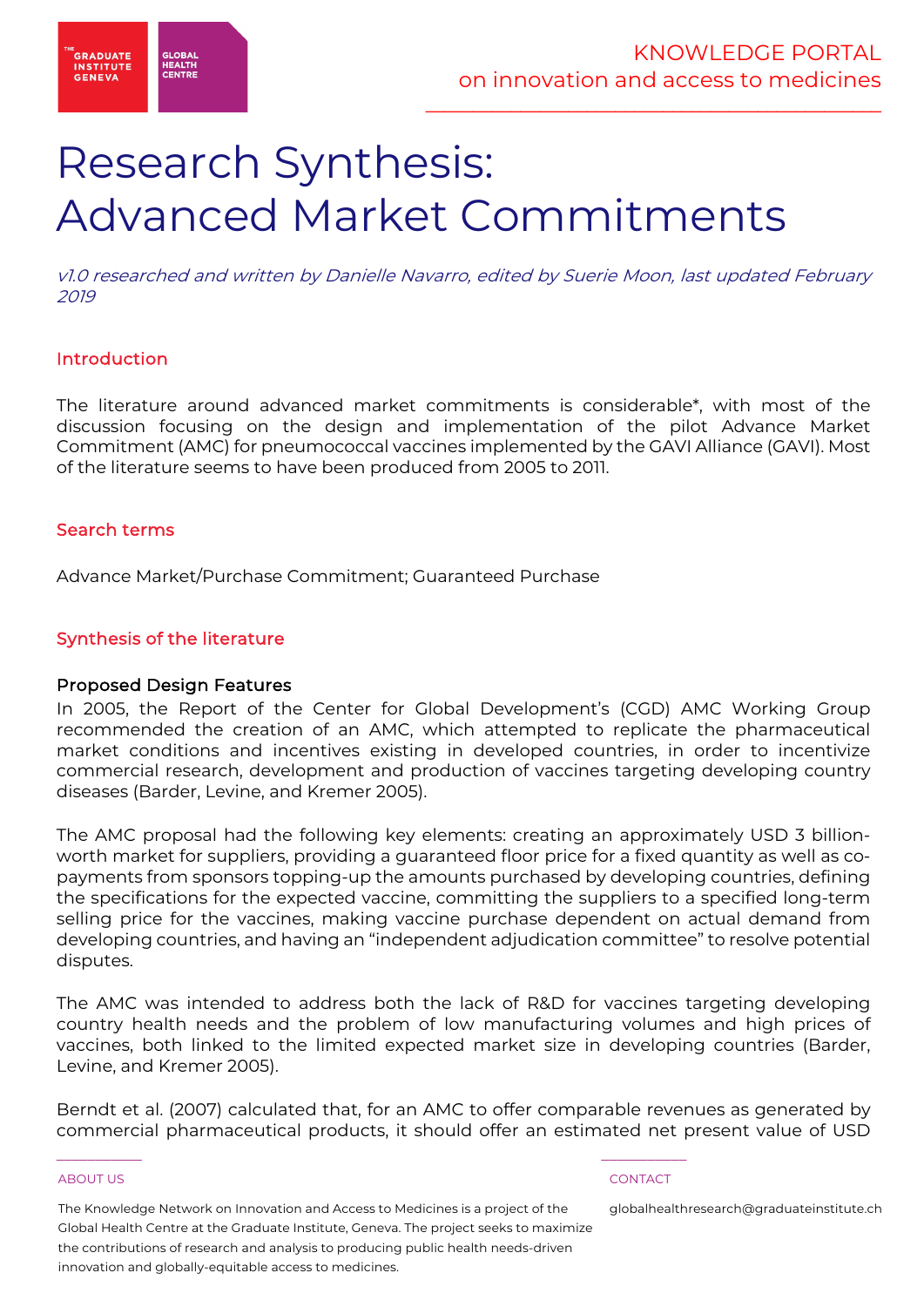

3.1 billion in revenues (Berndt et al. 2007). Barder, Kremer, and Williams (2006) argued that the AMC was a cost-effective means of addressing the lack of R&D on vaccines for neglected diseases (Barder, Kremer, and Williams 2006).

# Design Issues

Some papers identified and examined issues concerning the conceptual design of AMCs, such as: (i) credibility of offer, (ii) identifying in advance the product requirements, purchase price and quantity,

(iii) handling products developed after the first entrant, (iv) susceptibility to politically-motivated influence and (v) limited to pre-selected targeted diseases and treatments (Towse and Kettler 2005; Berndt and Hurvitz 2005; Ravvin 2008). Whether the products dealt with are "technologically close" or "technologically distant" has been noted to affect the ideal design of AMCs (Kremer and Williams 2010; Kremer, Levin, and Snyder 2015)

Sonderholm (2010, 2011) argued against the AMC recommended by the CGD based on the following rationale: (i) it is demand-based, which can lead to wasting of funds on "medically inferior products" if demanded by governments for "non-medical reasons", e.g. cultural norms, instead of a similarly priced "medically superior product" in the situation of multiple licensed products (Sonderholm 2010), and (ii) it has features amounting to a "winner takes all" situation observed in prize proposals (Sonderholm 2011). Light (2005) argued that the CGD's AMC model would fail to ensure the sustainability of the supply of vaccines (Light 2005). Light (2009) also argued that the pilot AMC was in reality an "advanced purchase commitment," which did not address the need for R&D efforts for new vaccines, and maintained the status quo of strong intellectual property monopolies over medicines (Light 2009).

# Implementation of Pilot AMC

In 2009, the pilot AMC for pneumococcal vaccines (PCV) was launched. It had a funding pledge amounting to USD 1.5 billion from 5 governments and the Bill and Melinda Gates Foundation (BMGF), and was implemented by GAVI, the World Bank, United Nations Children's Fund and World Health Organization. The AMC was legally binding in character, and invited vaccine producers to bid to supply a share of the annual estimated demand of 200 million doses of PCV for a period of 10 years. Chosen producers were bound to set their vaccine purchase price, paid for by GAVI and participating countries, at a maximum amount of USD 3.50 per dose, which is referred to as the "tail price." Further, for about 20% of the initial supply, the producers were additionally compensated through AMC funds in order to bring the total vaccine price to USD 7. A notable feature of the AMC was that payment would only be triggered if a vaccine was actually developed, manufactured and subsequently purchased by developing countries (Hargreaves et al. 2011). Annual reports on the pilot AMC covering the period between 2009 to 2017 are available here: https://www.gavi.org/funding/pneumococcal-amc/. GAVI commissioned evaluations of the performance of the pilot AMC in 2016 as well as its process and design in 2013, which are available here: https://www.gavi.org/library/gavidocuments/evaluations/.

Hargreaves et al. (2011) noted that, while the AMC was originally conceptualized to promote R&D for malaria, tuberculosis and HIV vaccines, the pilot AMC focused on PCV which had either already been marketed or was about to obtain regulatory approval in the US; therefore, the AMC could facilitate access for developing countries by encouraging regulatory compliance and

### ABOUT US CONTACT AND RESERVE THE RELEASE OF THE RELEASE OF THE RELEASE OF THE RELEASE OF THE RELEASE OF THE RELEASE OF THE RELEASE OF THE RELEASE OF THE RELEASE OF THE RELEASE OF THE RELEASE OF THE RELEASE OF THE RELEASE O

The Knowledge Network on Innovation and Access to Medicines is a project of the Global Health Centre at the Graduate Institute, Geneva. The project seeks to maximize the contributions of research and analysis to producing public health needs-driven innovation and globally-equitable access to medicines.

 $\frac{1}{2}$  , and the set of the set of the set of the set of the set of the set of the set of the set of the set of the set of the set of the set of the set of the set of the set of the set of the set of the set of the set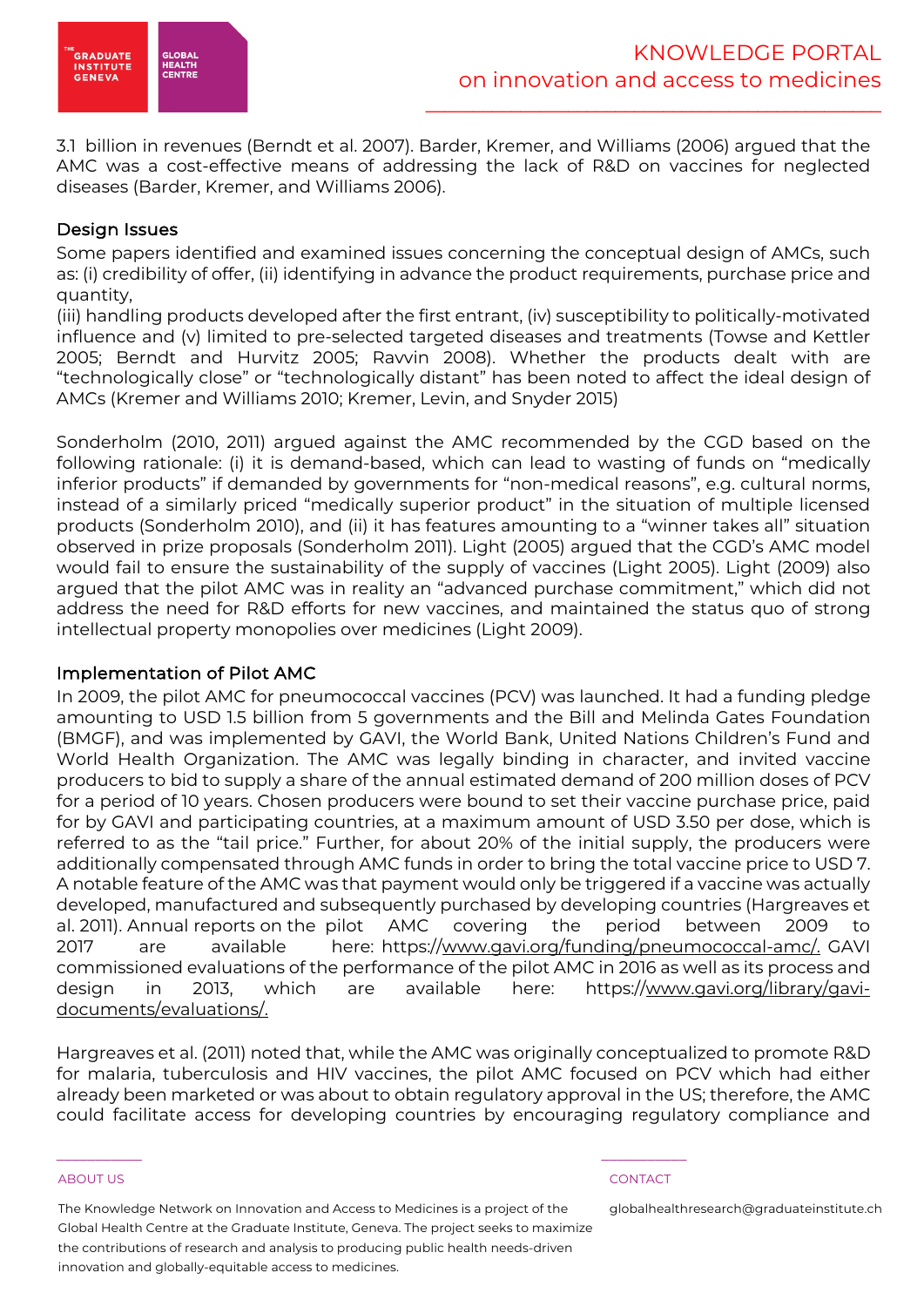

manufacturing capacity among PCV suppliers (Hargreaves et al. 2011). Cernuschi et al. (2011) discussed two challenges of the pilot AMC: encouraging effective participation among developers of first and second-generation vaccines, and dealing with uncertainties in demand and donor-reliant funding (Cernuschi et al. 2011). In conducting an initial economic evaluation of the pilot AMC, Synder, Begor, and Berndt (2011) concluded that AMCs offering higher profit margins would proportionately increase manufacturers' interest in R&D of new pharmaceutical products (Snyder, Begor and Berndt 2011).

# Criticisms of Pilot AMC

The AMC has also been critiqued. Plahte (2012) provided initial findings on the impact of the pilot AMC, and concluded that the design of the AMC was unsuitable to vaccine producers from developing countries, the development of the PCV vaccines manufactured by GlaxoSmithKline (GSK) and Pfizer were not induced by the creation of the AMC and that there was a lack of evidence to back the creation of subsequent AMCs (Plahte 2012). Wilson (2010) argued that the vaccines procured through the AMC could also have been bought at a lower price with existing procurement mechanisms, i.e. through UNICEF. Médecins Sans Frontières (2011) noted that the pilot AMC was not only purchasing the vaccines from GSK and Pfizer at £2 per dose but also subsidizing each company with £137 million. MSF argued that these subsidies were unwarranted considering that these vaccines were sold in both developed and developing countries, and had long been commercially available (Médecins Sans Frontières 2011). Light (2011) argued that the AMC faced a funding challenge because that GAVI agreed to (i) decrease the co-payment amounts by the majority of eligible countries to about \$0.30 and (ii) to shoulder a "tail price ceiling" of \$3.50, which was too high (Light 2011).

# **Others**

Some authors view the Health Impact Fund as an expanded form of AMC (Hollis 2008; Banerjee, Hollis, and Pogge 2010).

# Research gaps

- Study of effectiveness of AMCs in driving early-stage and/or late-stage R&D for vaccines and other pharmaceutical products
- Analysis of AMC's ability to incentivize supplier competition and provide security of supply

# Cited papers with abstracts

Banerjee, Amitava, Aidan Hollis, and Thomas Pogge. 2010. "The Health Impact Fund: Incentives for Improving Access to Medicines." The Lancet 375 (9709): 166–69. https://doi.org/10.1016/S0140- 6736(09)61296-4.

Abstract: Not available

Link:https://www.thelancet.com/journals/lancet/article/PIIS0140-6736(09)61296- 4/fulltext?\_eventId=login

 $\frac{1}{2}$  , and the set of the set of the set of the set of the set of the set of the set of the set of the set of the set of the set of the set of the set of the set of the set of the set of the set of the set of the set

### ABOUT US CONTACT AND RESERVE THE RELEASE OF THE RELEASE OF THE RELEASE OF THE RELEASE OF THE RELEASE OF THE RELEASE OF THE RELEASE OF THE RELEASE OF THE RELEASE OF THE RELEASE OF THE RELEASE OF THE RELEASE OF THE RELEASE O

The Knowledge Network on Innovation and Access to Medicines is a project of the Global Health Centre at the Graduate Institute, Geneva. The project seeks to maximize the contributions of research and analysis to producing public health needs-driven innovation and globally-equitable access to medicines.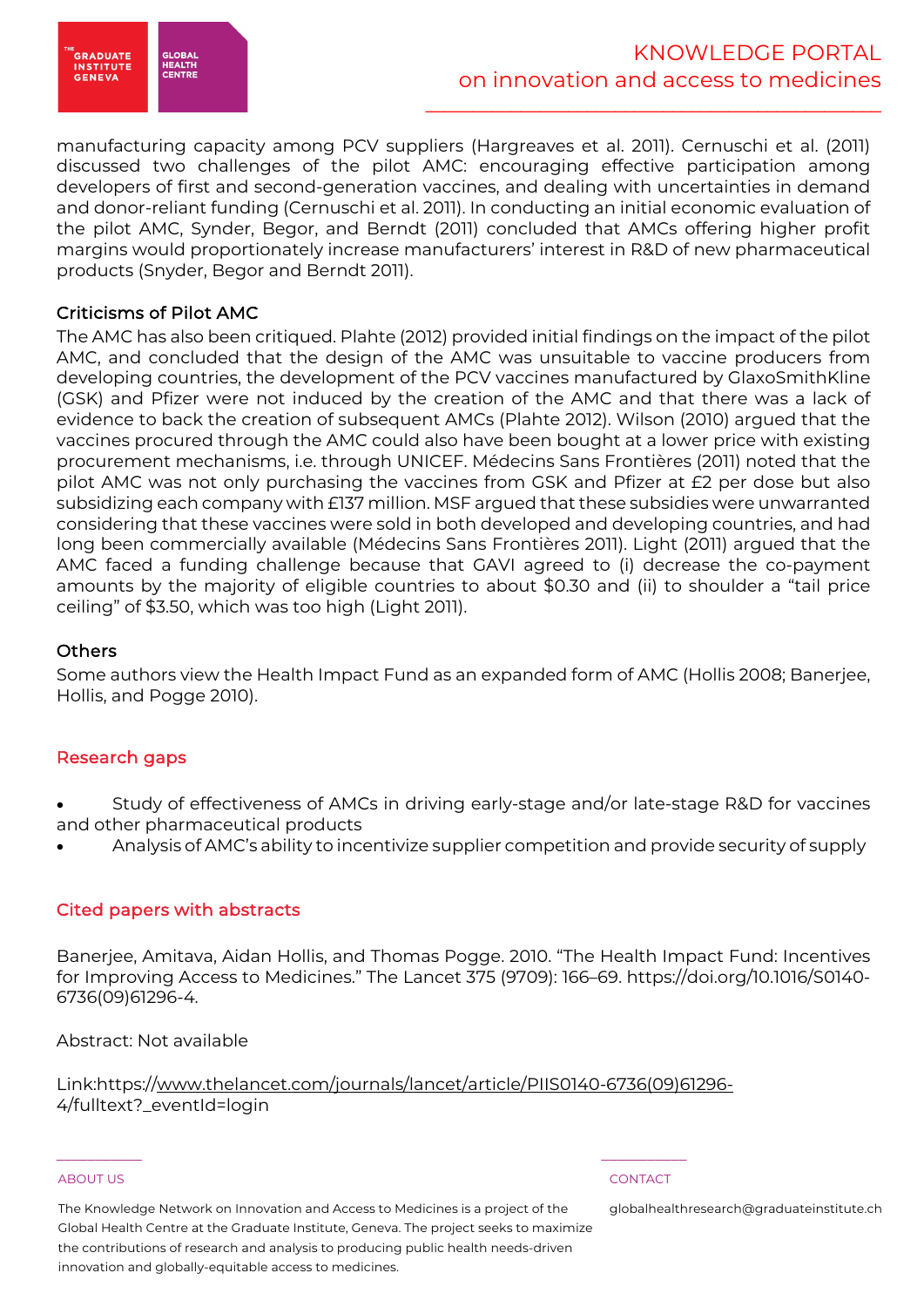

Barder, Owen, Michael Kremer, and Heidi Williams. 2006. "Advance Market Commitments: A Policy to Stimulate Investment in Vaccines for Neglected Diseases." The Economists' Voice 3 (3). https://doi.org/10.2202/1553-3832.1144.

# Abstract: Not available

Link: https://economics.mit.edu/files/6809

Barder, Owen, Ruth Levine, and Michael Kremer. 2005. Making Markets for Vaccines: Ideas to Action: The Report of the Center for Global Development Advance Market Commitment Working Group. Washington, D.C.: Center for Global Development.

# Abstract: Not available

# Link:https://www.cgdev.org/sites/default/files/archive/doc/books/vaccine/MakingMarketscomplete.pdf

Berndt, Ernst R., Rachel Glennerster, Michael R. Kremer, Jean Lee, Ruth Levine, Georg Weizsäcker, and Heidi Williams. 2007. "Advance Market Commitments for Vaccines against Neglected Diseases: Estimating Costs and Effectiveness." Health Economics 16 (5): 491–511. https://doi.org/10.1002/hec.1176.

Abstract: The G8 is considering committing to purchase vaccines against diseases concentrated in low-income countries (if and when desirable vaccines are developed) as a way to spur research and development on vaccines for these diseases. Under such an 'advance market commitment,' one or more sponsors would commit to a minimum price to be paid per person immunized for an eligible product, up to a certain number of individuals immunized. For additional purchases, the price would eventually drop to close to marginal cost. If no suitable product were developed, no payments would be made. We estimate the offer size which would make revenues similar to the revenues realized from investments in typical existing commercial pharmaceutical products, as well as the degree to which various model contracts and assumptions would affect the cost-effectiveness of such a commitment. We make adjustments for lower marketing costs under an advance market commitment and the risk that a developer may have to share the market with subsequent developers. We also show how this second risk could be reduced, and money saved, by introducing a superiority clause to a commitment. Under conservative assumptions, we document that a commitment comparable in value to sales earned by the average of a sample of recently launched commercial products (adjusted for lower marketing costs) would be a highly cost-effective way to address HIV/AIDS, malaria, and tuberculosis. Sensitivity analyses suggest most characteristics of a hypothetical vaccine would have little effect on the cost-effectiveness, but that the duration of protection conferred by a vaccine strongly affects potential cost-effectiveness.

Link: https://onlinelibrary.wiley.com/doi/abs/10.1002/hec.1176

Berndt, Ernst R., and John A. Hurvitz. 2005. "Vaccine Advance-Purchase Agreements for Low-Income Countries: Practical Issues." Health Affairs 24 (3): 653–65. https://doi.org/10.1377/hlthaff.24.3.653.

### ABOUT US CONTACT AND RESERVE THE RELEASE OF THE RELEASE OF THE RELEASE OF THE RELEASE OF THE RELEASE OF THE RELEASE OF THE RELEASE OF THE RELEASE OF THE RELEASE OF THE RELEASE OF THE RELEASE OF THE RELEASE OF THE RELEASE O

The Knowledge Network on Innovation and Access to Medicines is a project of the Global Health Centre at the Graduate Institute, Geneva. The project seeks to maximize the contributions of research and analysis to producing public health needs-driven innovation and globally-equitable access to medicines.

 $\frac{1}{2}$  , and the set of the set of the set of the set of the set of the set of the set of the set of the set of the set of the set of the set of the set of the set of the set of the set of the set of the set of the set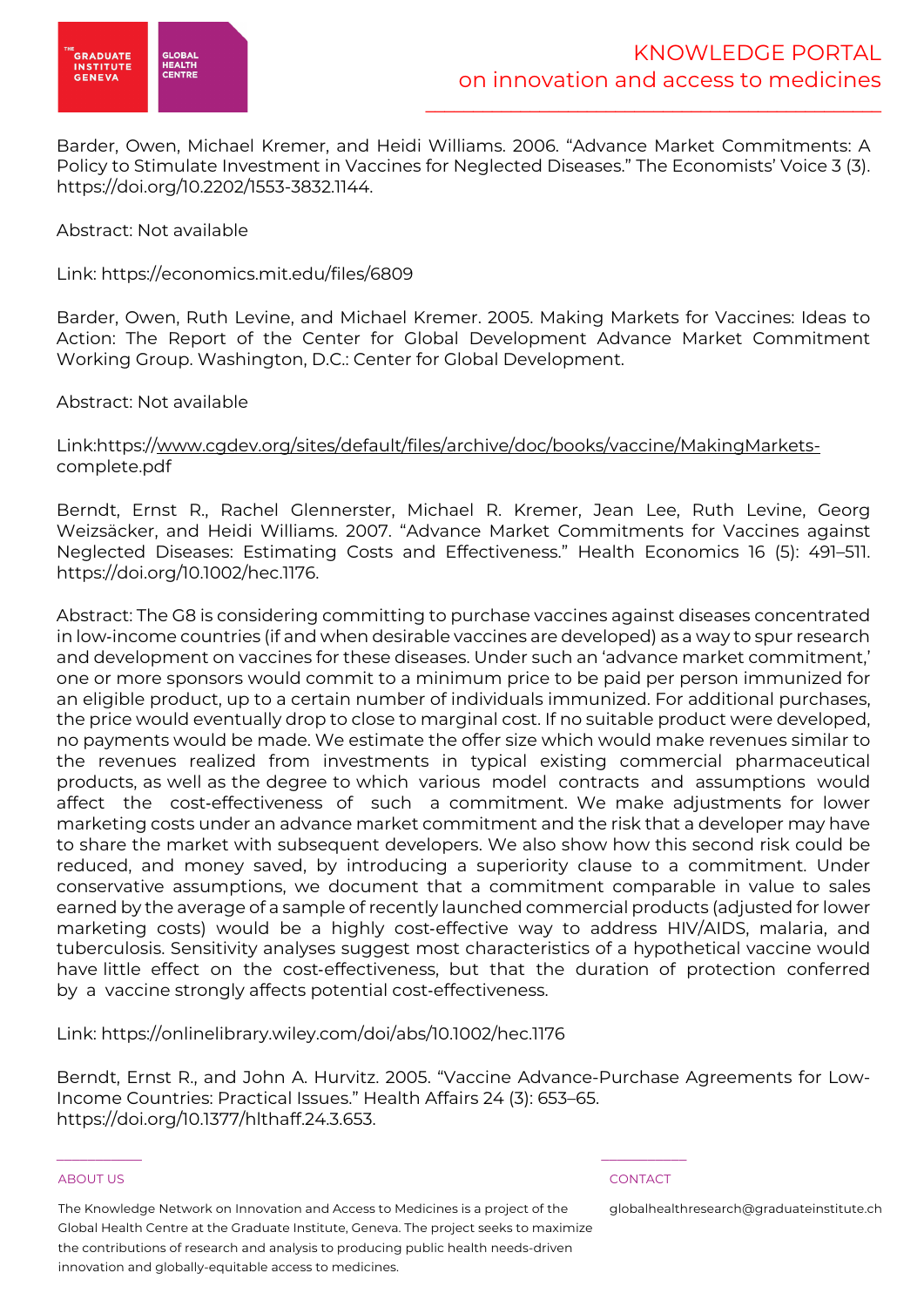

Abstract: There are strong theoretical arguments for the creation of advance-purchase agreements to increase incentives for the development and production of vaccines for diseases concentrated in low- income countries. A Center for Global Development working group recently concluded that such agreements could be implemented successfully. We consider the practical economic and legal arrangements for such advance-purchase commitments. We identify several practical issues that we believe the public health and policy community should consider further in the design of an advance- purchase commitment.

# Link: https://www.healthaffairs.org/doi/pdf/10.1377/hlthaff.24.3.653

Cernuschi, Tania, Eliane Furrer, Nina Schwalbe, Andrew Jones, Ernst Berndt & Susan McAdams. 2011. "Advance Market Commitment for Pneumococcal Vaccines: Putting Theory into Practice." Bulletin of the World Health Organization 89 (12): 913-918. https://doi.org/10.2471/BLT.11.087700.

Abstract: Markets for life-saving vaccines do not often generate the most desired outcomes from a public health perspective in terms of product quantity, quality, affordability, programmatic suitability and/or sustainability for use in the lowest income countries. The perceived risks and uncertainties about sustainably funded demand from developing countries often leads to underinvestment in development and manufacturing of appropriate products. The pilot initiative Advance Market Commitment (AMC) for pneumococcal vaccines, launched in 2009, aims to remove some of these market risks by providing a legally binding forward commitment to purchase vaccines according to predetermined terms. To date, 14 countries have already introduced pneumococcal vaccines through the AMC with a further 39 countries expected to introduce before the end of 2013.

This paper describes early lessons learnt on the selection of a target disease and the core design choices for the pilot AMC. It highlights the challenges faced with tailoring the AMC design to the specific supply situation of pneumococcal vaccines. It points to the difficulty – and the AMC's apparent early success – in establishing a long-term, credible commitment in a constantly changing unpredictable environment. It highlights one of the inherent challenges of the AMC: its dependence on continuous donor funding to ensure long-term purchases of products. The paper examines alternative design choices and aims to provide a starting point to inform discussions and encourage debate about the potential application of the AMC concept to other fields.

# Link: https://www.ncbi.nlm.nih.gov/pmc/articles/PMC3260895/

Hargreaves, James R, Brian Greenwood, Charles Clift, Akshay Goel, Anne Roemer-Mahler, Richard Smith, and David L Heymann. 2011. "Making New Vaccines Affordable: A Comparison of Financing Processes Used to Develop and Deploy New Meningococcal and Pneumococcal Conjugate Vaccines." The Lancet 378 (9806): 1885–93. https://doi.org/10.1016/S0140- 6736(11)60687-9.

# Abstract: Not available

# Link: https://www.sciencedirect.com/science/article/pii/S0140673611606879?via%3Dihub

### ABOUT US CONTACT AND RESERVE THE RELEASE OF THE RELEASE OF THE RELEASE OF THE RELEASE OF THE RELEASE OF THE RELEASE OF THE RELEASE OF THE RELEASE OF THE RELEASE OF THE RELEASE OF THE RELEASE OF THE RELEASE OF THE RELEASE O

The Knowledge Network on Innovation and Access to Medicines is a project of the Global Health Centre at the Graduate Institute, Geneva. The project seeks to maximize the contributions of research and analysis to producing public health needs-driven innovation and globally-equitable access to medicines.

 $\frac{1}{2}$  , and the set of the set of the set of the set of the set of the set of the set of the set of the set of the set of the set of the set of the set of the set of the set of the set of the set of the set of the set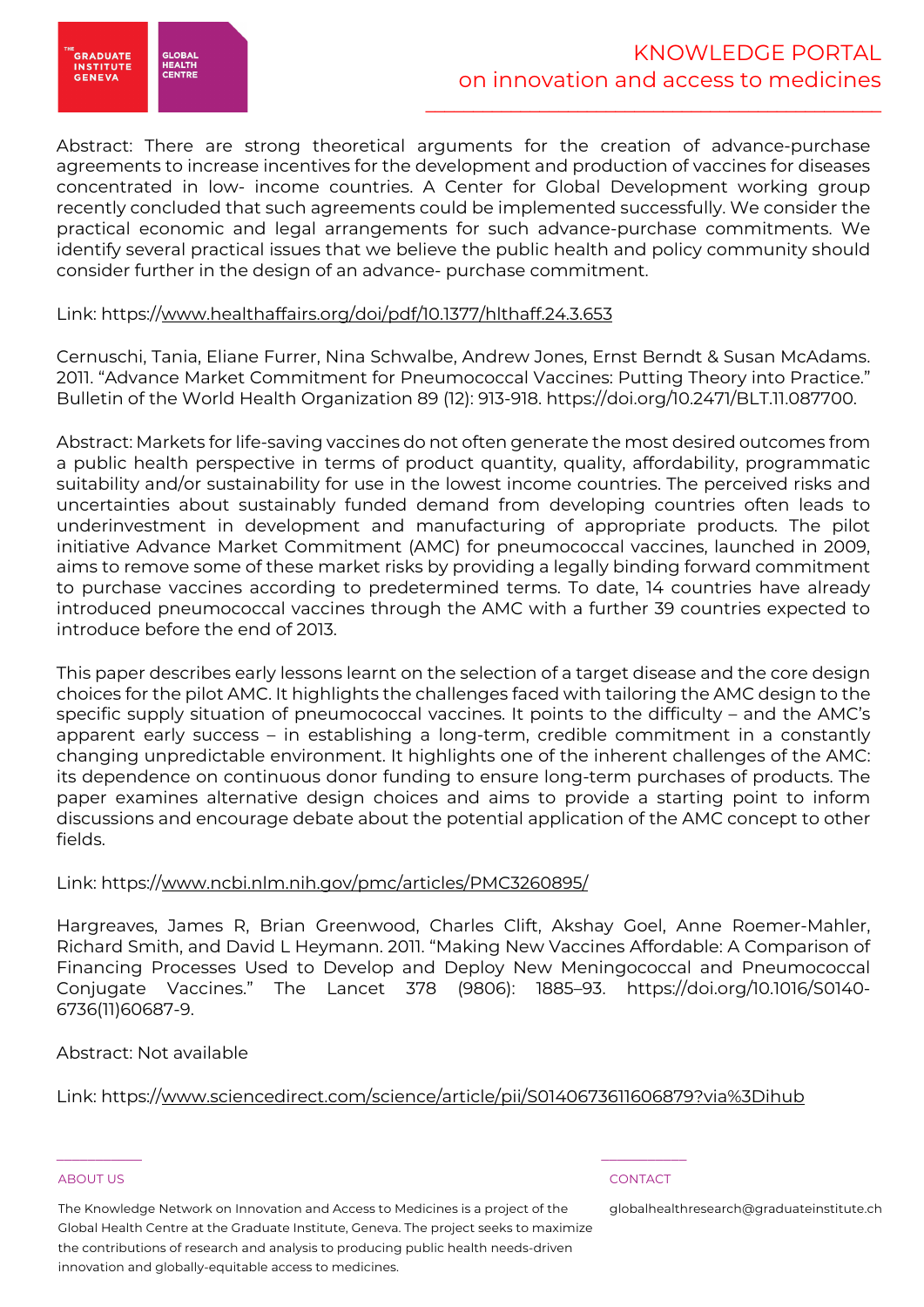



Hollis, Aidan. 2008. "The Health Impact Fund: A Useful Supplement to the Patent System?" Public Health Ethics 1 (2): 124–33. https://doi.org/10.1093/phe/phn016.

Abstract: The Health Impact Fund has been proposed as an optional, comprehensive advance market commitment system offering financial payments or 'prizes' to patentees of new drugs, which are sold globally at an administered low price. The Fund is designed to offer payments based on the therapeutic impact of the drugs or vaccines, so that innovators will have efficient incentives to develop drugs that maximize health gains. Consumers would have improved access to such drugs because of low prices.

# Link: https://academic.oup.com/phe/article/1/2/124/1448943

Kremer, Michael, Jonathan Levin, and Christopher M. Synder. 2015. "Designing Advance Market Commitments for New Vaccines." presented at the Conference in honor of Eric Maskin, Harvard University, July 16. https://www.dartmouth.edu/~csnyder/AMC\_Design\_33.pdf.

Abstract: Advance market commitments (AMCs) have been proposed as mechanisms to stimulate investment by suppliers of products to low-income countries, where familiar mechanisms such as patents and prizes can fall short. In an AMC, donors commit to a fund from which a specified subsidy is paid per unit purchased by low-income countries until the fund is exhausted, strengthening suppliers' incentives to invest in research, development, and capacity. A \$1.5 billion pilot AMC is underway to speed the roll out of a pneumococcus vaccine to the developing world covering additional strains prevalent there.

This paper undertakes the first formal analysis of AMCs. We construct a model in which an altruistic donor bargains with a supplier on behalf of a low-income country over vaccine price and quantity ex post, after the supplier has sunk ex ante investments. We use this model to explain the broad logic of an AMC—as a solution to a hold-up problem—as well as to analyze specific features of the pilot's design that we argue enhance its efficiency. We study a variety of design features including capacity forcing, supply commitments, price ceilings, and accrued interest, and consider a variety of economic environments including competing suppliers, competing demand from middle-income countries outside the program. We show that optimal AMC design differs markedly depending on where the product is in its development cycle.

# Link: https://www.dartmouth.edu/~csnyder/AMC\_Design\_33.pdf

Kremer, Michael, and Heidi Williams. 2010. "Incentivizing Innovation: Adding to the Tool Kit." Innovation Policy and the Economy 10 (January): 1–17. https://doi.org/10.1086/605851.

Abstract: Not available

Link: https://economics.mit.edu/files/6807

Light, Donald W. 2005. "Making Practical Markets for Vaccines." PLoS Medicine 2 (10): e271. https://doi.org/10.1371/journal.pmed.0020271.

Abstract: Not available

### ABOUT US CONTACT AND RESERVE THE RELEASE OF THE RELEASE OF THE RELEASE OF THE RELEASE OF THE RELEASE OF THE RELEASE OF THE RELEASE OF THE RELEASE OF THE RELEASE OF THE RELEASE OF THE RELEASE OF THE RELEASE OF THE RELEASE O

The Knowledge Network on Innovation and Access to Medicines is a project of the Global Health Centre at the Graduate Institute, Geneva. The project seeks to maximize the contributions of research and analysis to producing public health needs-driven innovation and globally-equitable access to medicines.

 $\frac{1}{2}$  , and the set of the set of the set of the set of the set of the set of the set of the set of the set of the set of the set of the set of the set of the set of the set of the set of the set of the set of the set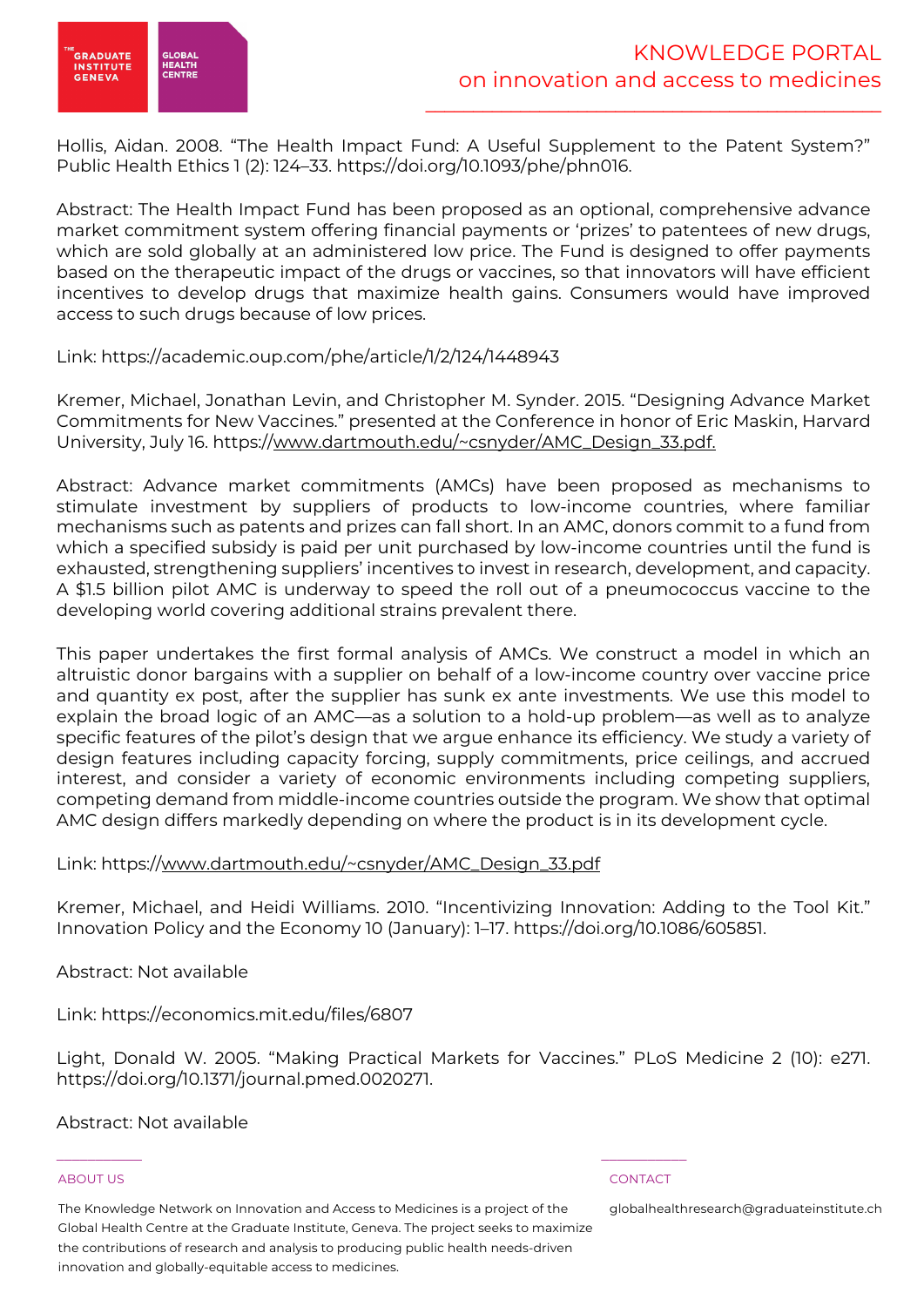

# Link:https://www.who.int/intellectualproperty/submissions/CGD-PLOS-Light-10%201371\_journal%20pmed%200020271-p-L.pdf

Light, Donald W. 2009. "Advanced Market Commitments: Current Realities and Alternate Approaches." Health Action International Europe and Medico International. https://www.researchgate.net/publication/238798568\_Advanced\_Market\_Commitments\_Curre nt\_Rea lities\_and\_Alternate\_Approaches/download.

# Abstract: Not available

Link:https://www.researchgate.net/publication/238798568\_Advanced\_Market\_Commitments\_ Current\_Realities\_and\_Alternate\_Approaches

Light, Donald W. 2011. "Saving the Pneumococcal AMC and GAVI." Human Vaccines 7 (2): 138–41. https://doi.org/10.4161/hv.7.2.14919.

Abstract: Not available

# Link: https://www.tandfonline.com/doi/abs/10.4161/hv.7.2.14919

Médecins Sans Frontières. 2011. "GAVI Money Welcome But Could It Be More Wisely Spent?" Médecins Sans Frontières. June 14, 2011. https://www.msf.org/gavi-money-welcome-could-it-bemore-wisely-spent.

# Abstract: Not Available

# Link: https://www.msf.org/gavi-money-welcome-could-it-be-more-wisely-spent

Plahte, Jens. 2012. "Is the Pneumococcal Vaccine Advance Market Commitment Motivating Innovation and Increasing Manufacturing Capacity? Some Preliminary Answers." Vaccine 30 (14): 2462–66. https://doi.org/10.1016/j.vaccine.2012.01.046.

Abstract: This paper seeks to give some preliminary evidence on the potential outcome of the pneumococcal vaccine Advance Market Commitment (AMC), with a focus on its impact on innovation in 'emerging' vaccine manufacturers in developing countries.

The evidence is derived from a series of interviews with executives at industrial vaccine developing organizations with pneumococcal vaccines in their R&D portfolio, including both multinational pharmaceutical companies and 'emerging' manufacturers.

The main findings are that so far there is no evidence to support any claim that the AMC is speeding innovation of pneumococcal vaccines, or that it is contributing to productive capacity expansion. Representatives of emerging manufacturers consistently state that the AMC is either irrelevant or inappropriate for supporting their innovative activities on pneumococcal vaccines.

Link: https://www.sciencedirect.com/science/article/pii/S0264410X12000849?via%3Dihub

### ABOUT US AND LOCAL CONTACT AND LOCAL CONTACT AND LOCAL CONTACT AND LOCAL CONTACT.

The Knowledge Network on Innovation and Access to Medicines is a project of the Global Health Centre at the Graduate Institute, Geneva. The project seeks to maximize the contributions of research and analysis to producing public health needs-driven innovation and globally-equitable access to medicines.

 $\frac{1}{2}$  , and the set of the set of the set of the set of the set of the set of the set of the set of the set of the set of the set of the set of the set of the set of the set of the set of the set of the set of the set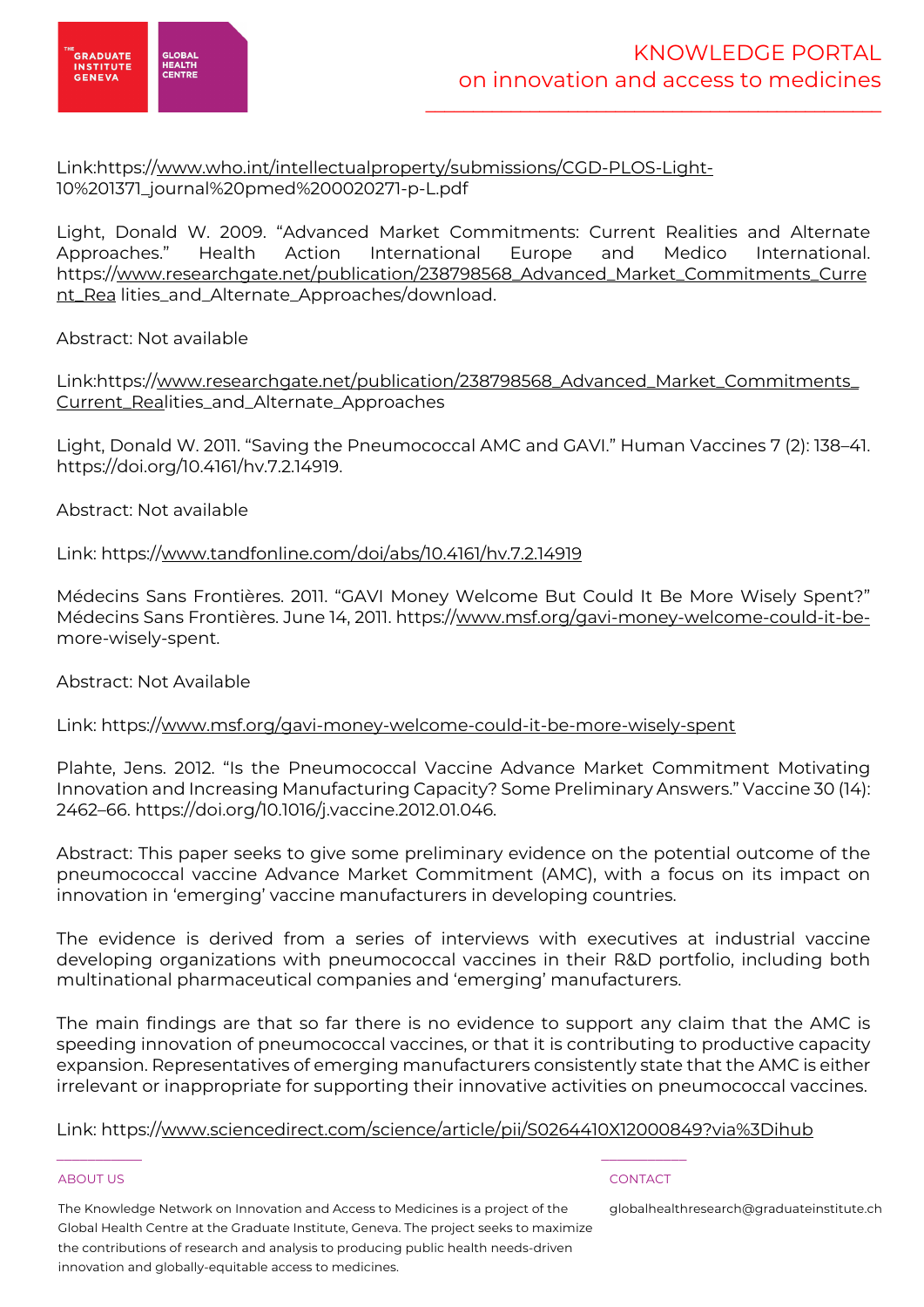

Ravvin, Michael. 2008. "Incentivizing Access and Innovation for Essential Medicines: A Survey of the Problem and Proposed Solutions." Public Health Ethics 1 (2): 110–23. https://doi.org/10.1093/phe/phn017.

Abstract: The existing intellectual property regime discourages the innovation of, and access to, essential medicines for the poor in developing countries. A successful proposal to reform the existing system must address these challenges of access and innovation. This essay will survey the problems in the existing pharmaceutical patent system and offer critical analysis of some reform proposals. I will argue that existing mechanisms that are intended to mitigate the harms of the current pharmaceutical patent system, such as bulk buying, differential pricing and compulsory licenses, are inadequate and perhaps even counter-productive over the long-term. Other incentive mechanisms based on push funding, such as government research grants, are inefficient and limited in scope. Pull mechanisms, which offer some reward for successful pharmaceutical innovations, offer a more promising incentive mechanism. I will evaluate three pull mechanisms -- Priority Review Vouchers, Advance Market Commitment (AMC) and the Health Impact Fund -- on the basis of their capacity to incentivize access and innovation, as well as their efficiency and political feasibility. Though the Health Impact Fund appears to be the most promising proposal, more work must be done to overcome challenges of its implementation.

# Link: https://academic.oup.com/phe/article/1/2/110/1449014

Snyder, Christopher M., Wills Begor, and Ernst R. Berndt. 2011. "Economic Perspectives on the Advance Market Commitment for Pneumococcal Vaccines." Health Affairs 30 (8): 1508–17. https://doi.org/10.1377/hlthaff.2011.0403.

Abstract: Pharmaceutical companies have long been reluctant to invest in producing new vaccines for the developing world because they have little prospect of earning an attractive return. One way to stimulate such investment is the use of an advance market commitment, an innovative financing program that guarantees manufacturers a long-term market. Under this arrangement, international donors pay a premium for initial doses sold to developing countries. In exchange, companies agree to continue supplying the vaccine over the longer term at more sustainable prices. This article provides a preliminary economic analysis of a pilot advance market commitment program for pneumococcal vaccines, explaining the principles behind the program's design and assessing its early performance. Spurred by the advance market commitment—and other contemporaneous initiatives that also increased resources to vaccine suppliers—new, second-generation pneumococcal vaccines have experienced a much more rapid rollout in developing countries than older first-generation vaccines.

Link:https://www.healthaffairs.org/doi/full/10.1377/hlthaff.2011.0403?url\_ver=Z39.88- 2003&rfr\_id=ori%3Arid%3Acrossref.org&rfr\_dat=cr\_pub%3Dpubmed

Sonderholm, Jorn. 2010. "A Theoretical Flaw in the Advance Market Commitment Idea." Journal of Medical Ethics 36 (6): 339–43. https://doi.org/10.1136/jme.2009.033092.

### ABOUT US CONTACT AND RESERVE THE RELEASE OF THE RELEASE OF THE RELEASE OF THE RELEASE OF THE RELEASE OF THE RELEASE OF THE RELEASE OF THE RELEASE OF THE RELEASE OF THE RELEASE OF THE RELEASE OF THE RELEASE OF THE RELEASE O

The Knowledge Network on Innovation and Access to Medicines is a project of the Global Health Centre at the Graduate Institute, Geneva. The project seeks to maximize the contributions of research and analysis to producing public health needs-driven innovation and globally-equitable access to medicines.

 $\frac{1}{2}$  , and the set of the set of the set of the set of the set of the set of the set of the set of the set of the set of the set of the set of the set of the set of the set of the set of the set of the set of the set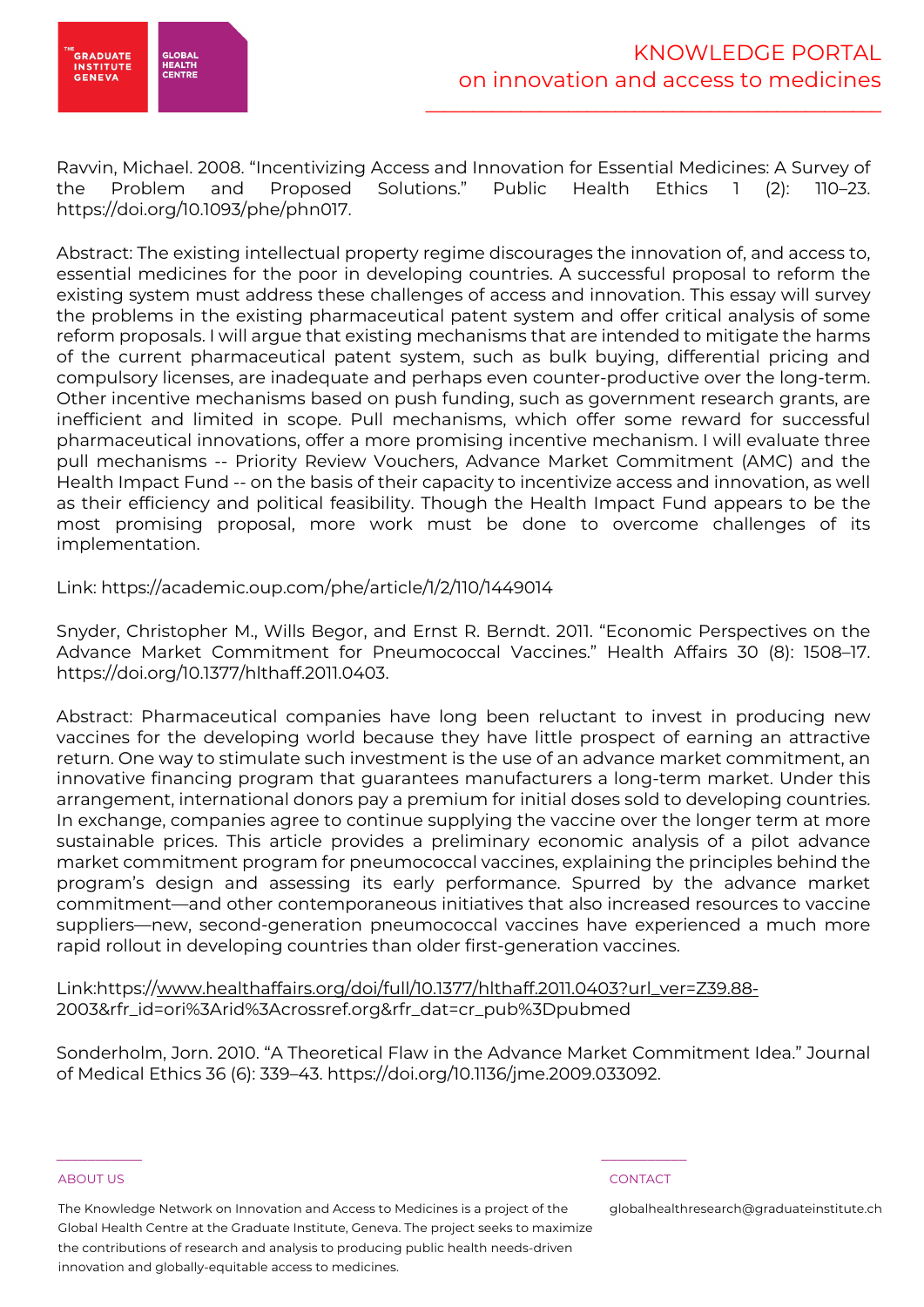

Abstract: Infectious and parasitic diseases cause massive health problems in the developing world. Research and development of drugs for diseases that mainly affect poor people in developing countries is limited. The advance market commitment (AMC) idea is an incentivising mechanism for research and development of drugs for neglected diseases. Discussion of the AMC idea is of renewed interest given the launch in June 2009 of the first AMC. This pilot AMC is designed to, among other things, test the idea for potential future applications. This paper is a critique of the AMC idea. It seeks to show that the idea has a hitherto unrecognised theoretical flaw that should make policy-makers and donors hesitant to embrace future applications of the idea.

# Link: https://jme.bmj.com/content/36/6/339

Sonderholm, Jorn. 2011. "Advance Monopoly Commitment?" Public Health Ethics 4 (3): 297–302. https://doi.org/10.1093/phe/phr012.

Abstract: This article is a critical discussion of the Advance Market Commitment (AMC) proposal for how to incentivize research and development of drugs for neglected diseases. The main claim of the article is that the 'winner-takes-all' problem that mars a simple prize proposal for how to incentivize research and development of drugs for neglected diseases also tarnishes the AMC proposal. The conclusion of the article is that the AMC proposal should be rejected as an incentivizing scheme for research and development of drugs for neglected diseases. This conclusion follows from the main claim of the article together with two plausible assumptions that are not argued for in the article.

# Link: https://academic.oup.com/phe/article/4/3/297/1500194

Towse, Adrian and Hannah Kettler. 2005. "Advance Price or Purchase Commitments to Create Markets for Treatments for Diseases of Poverty: Lessons from Three Policies." Bulletin of the World Health Organization 83(4): 301-7.

Abstract: New drugs and vaccines are needed for tackling diseases of poverty in low- and middle- income countries. The lack of effective demand or market for these products translates into insufficient investment being made in research and development to meet the need for them. Many have advocated cost-reducing (push) and market-enhancing (pull) incentives to tackle this problem. Advance price or purchase commitments (APPCs) funded by international agencies and governments offer one way forward. This paper looks at design issues for APPCs for drugs and vaccines for diseases of poverty drawing on experience and lessons from three case studies: the introduction of the meningitis C vaccine in the United Kingdom; the Orphan Drug Act (ODA) in the United States of America (US); and the newly legislated US Project BioShield for bioterrorist interventions. Our key conclusion is that that APPCs have the potential to be a powerful tool and should be tried. The correct structure and design may only be determined through the process of taking action to set one up.

# Link: http://apps.who.int/medicinedocs/documents/s22157en/s22157en.pdf

 $\frac{1}{2}$  , and the set of the set of the set of the set of the set of the set of the set of the set of the set of the set of the set of the set of the set of the set of the set of the set of the set of the set of the set

Wilson, Paul. 2010. "Giving Developing Countries the Best Shot: An Overview of Vaccine Access and R&D." Oxfam Internationaland Médicins Sans Frontières.

### ABOUT US CONTACT AND RESERVE THE RELEASE OF THE RELEASE OF THE RELEASE OF THE RELEASE OF THE RELEASE OF THE RELEASE OF THE RELEASE OF THE RELEASE OF THE RELEASE OF THE RELEASE OF THE RELEASE OF THE RELEASE OF THE RELEASE O

The Knowledge Network on Innovation and Access to Medicines is a project of the Global Health Centre at the Graduate Institute, Geneva. The project seeks to maximize the contributions of research and analysis to producing public health needs-driven innovation and globally-equitable access to medicines.